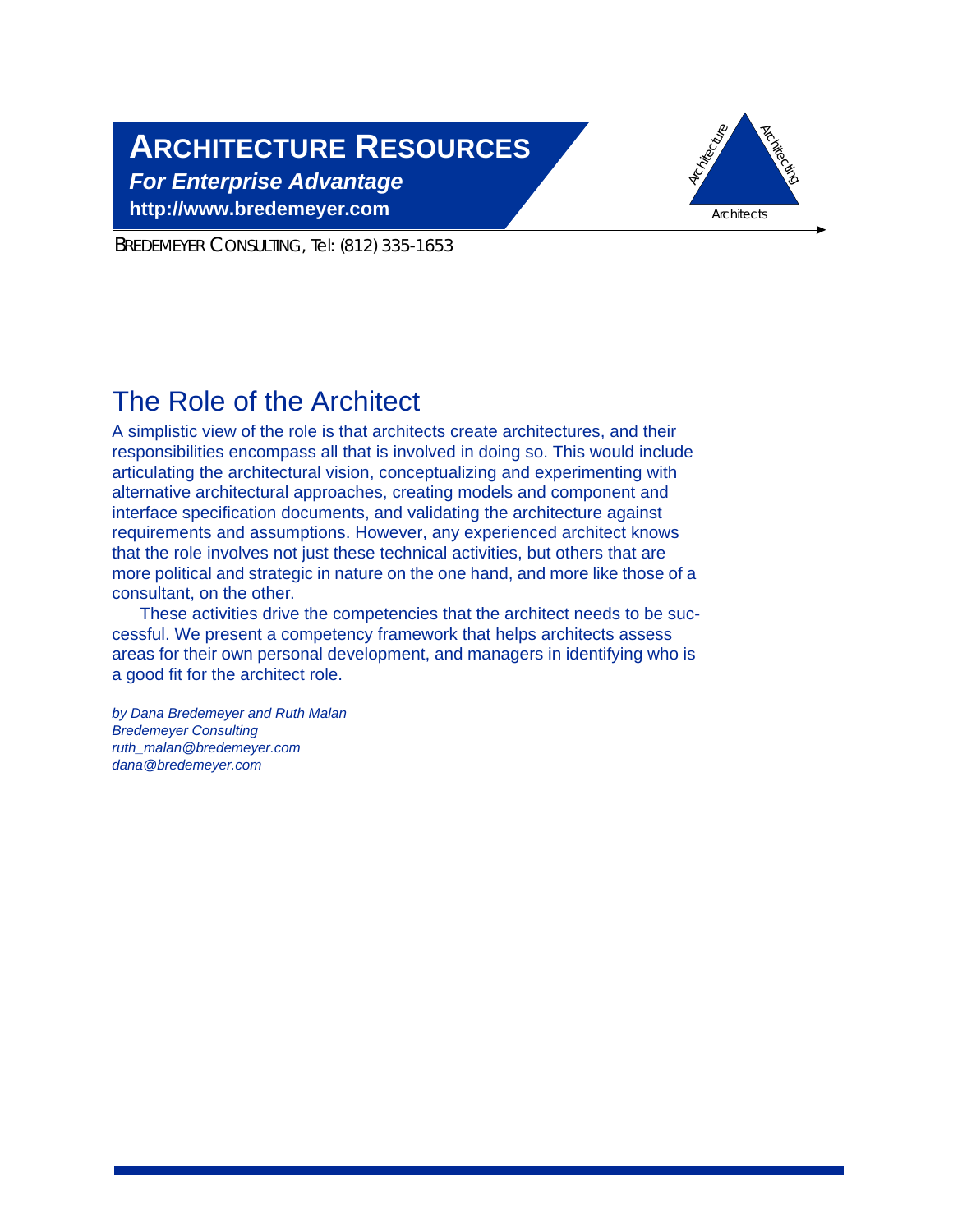## **Introduction**

We often find it useful to look at building architecture and see if lessons learned there apply to the software domain. Though there have been building architects for as long as we have built structures, the regulated profession of building architecture is less than 150 years old. Ancient, traditional cultures and languages used the same word for both builder and architect. Construction was an integrated craft. The master mason or carpenter knew how to design structures, estimate costs, assemble labor and materials, and manage the construction process from foundation to roof. With the industrial revolution came new materials, machines, techniques, regulations, etc. And along with all this came a proliferation of highly specialized subcontractors, who handled each specialized problem. This redefined the role of the general contractor, whose labor force built less and less of the building. The specialized details of construction became matters for experts while the role of the architect became more clearly focused on providing overall conception of structures, and managing the relationship between the client and the builder/contractor (Lewis, 1998).

It is really easy to see the parallels in software. It wasn't that long ago that an individual or very small group might conceive of and develop an operating system or an entire application. Increasing product complexity, project size, distributed teams, high levels of integration within and even between different product lines, and product lines sharing a common code base, have changed the processes and roles associated with software development. In particular, over the past few years the role of software architect has been created in many organizations to ensure the overall integrity and critical characteristics of systems and development processes.

Although the history of the software architecture discipline is short in comparison with its analogous counterpart in the building domain, we have been able to establish several success factors for the role of the software architect. In this paper, we concentrate on the competencies the architect must have to be successful in the role. First, we consider the responsibilities of the architect in the product generation context. Next, we explore a competency framework for the architect role.

## **Product Generation Context**

The following discussion focuses on the role of archtiects in product development, but it applies pretty much to IT application development.

Figure 1 is a high-level diagram of the product generation process for a single product. The central responsibility of the architecture team is to create the architecture of the system, identifying the largegrained components or subsystems and their responsibilities, and designing the interfaces. Correspondingly, management will primarily hold the architects accountable for producing an architecture document or specification.



*Figure 1. Single-product Development Process*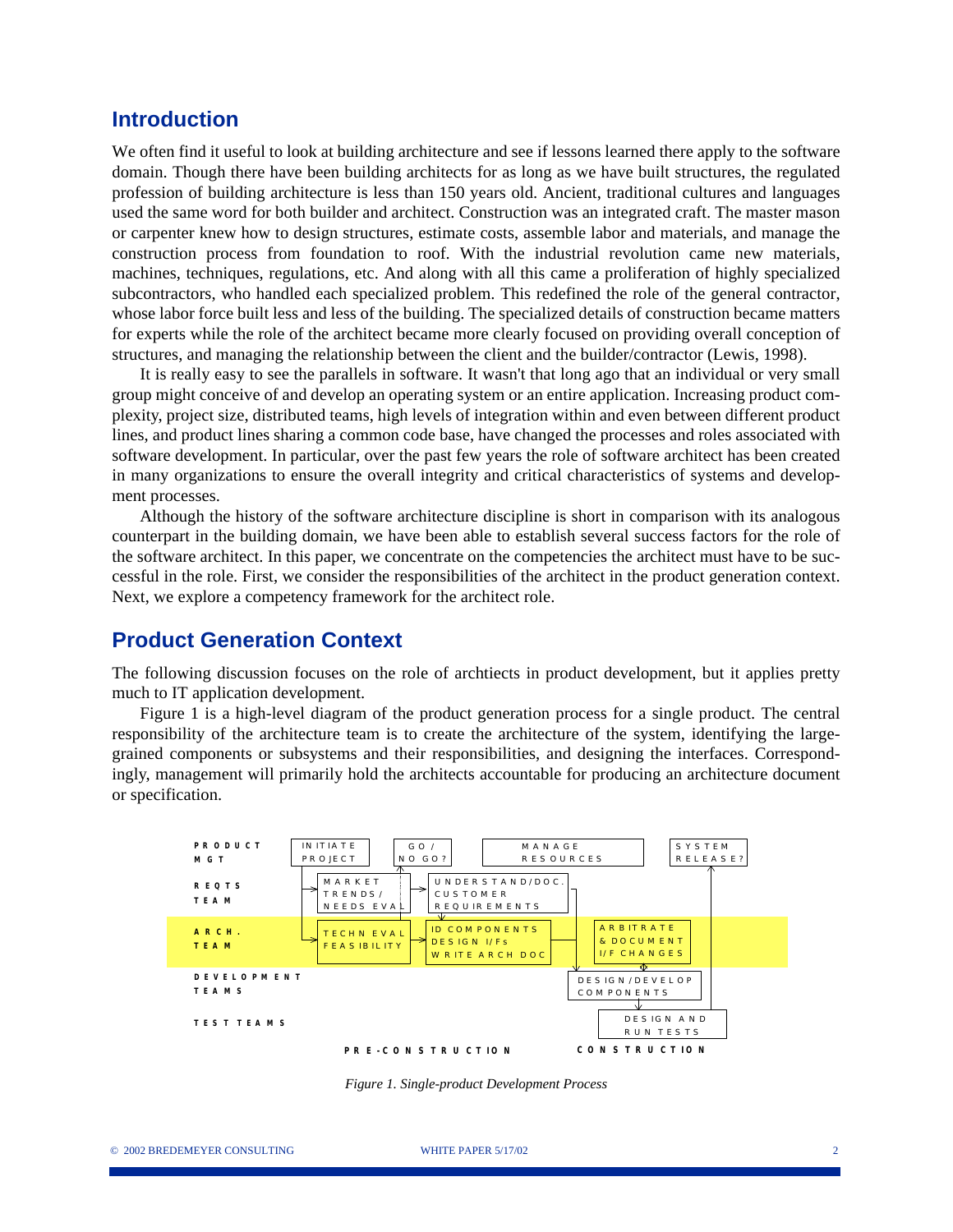Though this is the case, when we have been called in to conduct architecture assessments late in the development cycle, we usually find that the architecture is no longer apparent and our first activity is to help the team re-document their architecture. There are a number of forces that cause this erosion of the architecture. First, once the architecture is initially defined, quite often the architecture team is dispersed to become the subsystem leads and don't continue to have bandwidth or the authority to overview the architecture as a whole. Second, when an architecture document is "thrown over the wall" to development teams, that provokes resistance behaviors that subvert the purpose of the architecture. And third, as requirements are clarified or new ones emerge that were not taken into account in the architecture, accommodations are made by development teams that are not reflected in the architecture.

To counter these problems, management obviously has to make some changes. First, acknowledge the strategic nature of architecture by committing permanent resources to it. Protect the architects' bandwidth so they have time to review designs and requests for changes to the architecture. Second, they need to support the architects in making their decisions stick. One of HP's leading multi-function device architects calls this the "architecture crying towel"--if you don't like the decision, use the crying towel.

Moreover, the architects need to help the developers understand the architecture and the rationale behind their decisions. They need to act as *consultants* to the developers, and *lead* the development community, helping them to rally behind the architectural vision.

So, in the case of architecting for a single product, the architects need to be consultants and leaders, as well as technologists. Now let us turn to the more complex case of platform development.

#### **Platform Development**

A platform is the architecture, frameworks and reusable components that form the foundation of a number of products in a product family. It is a development style that is gaining media attention in the automotive industry, and that has been used in various HP hardware and software businesses over the past several years. Now the architecture has broad business impact across different products and reaches well into the future. For this reason, the architect's role is not just that of creating a good architecture, but of creating a technical strategy that informs the business strategy (Figure 2).



*Figure 2. Platform Development Process*

In addition to being a *strategist*, the architect needs to work with the management teams across the various product lines, helping them to buy into the architectural vision and maintain their support for the architecture through all the schedule pressures they will face in getting products to market. This is largely a *political* endeavor, as the architect has no direct authority over these chains of management.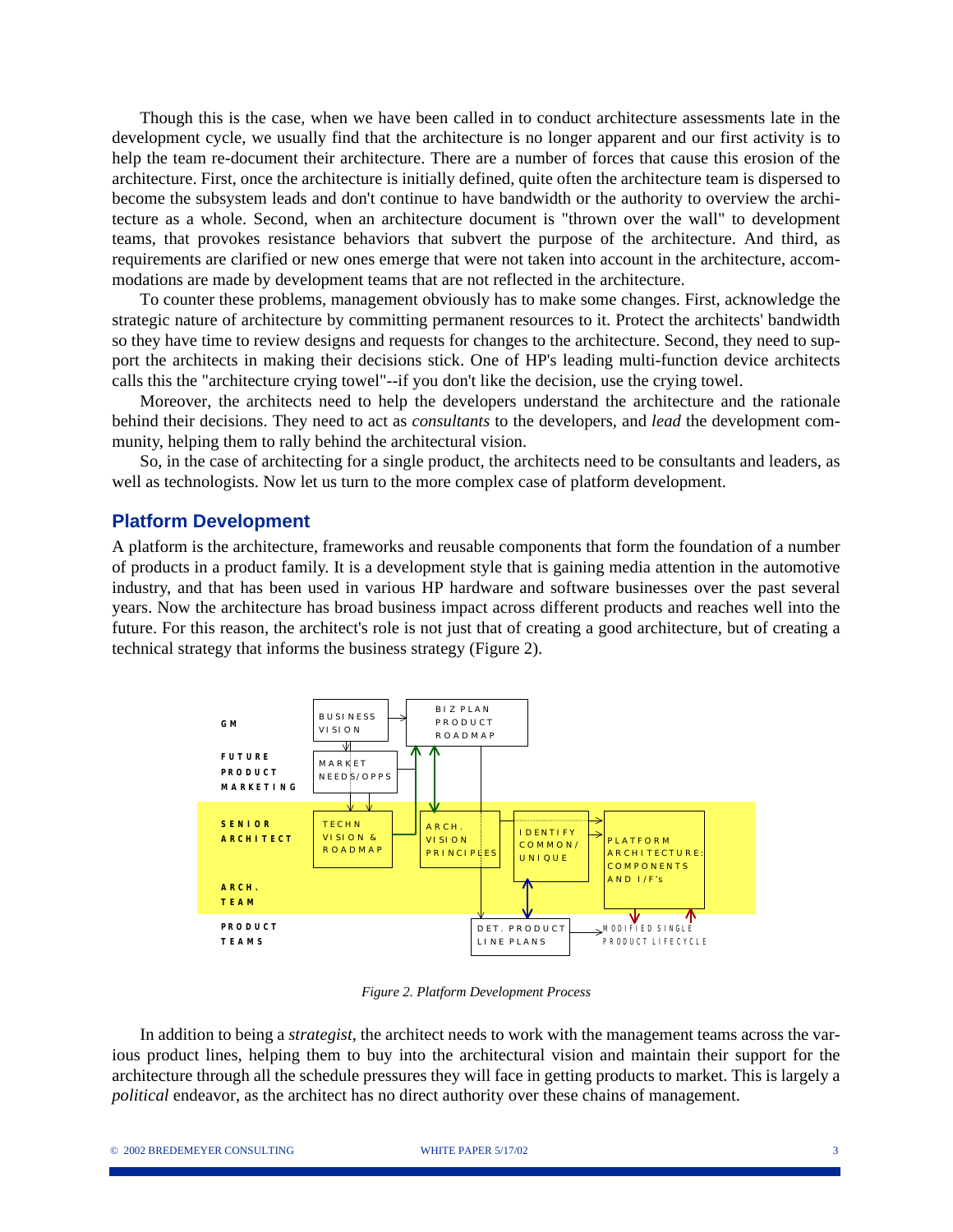*And* the architect still has to be concerned with the deployment of the architecture to the various development teams. This requires the architecture team to be *consultants* to the engineering community.

Above all, the senior architect has to be seen as a *leader* across these different communities of management, marketing, engineering, etc., as well as by the architecture team itself. If this is not the case, there will quickly be divergence from the architectural vision as each of the product teams go their own direction regardless of the organization's considerable investment in the platform.

## **An Architect's Domains of Competency**

When we created an architecture workshop for Hewlett-Packard internal use six years ago, we studied many architecture projects in HP and in the industry, as well as the literature on software architecture and systems architecture (e.g., Rechtin, 1991), and even looked into some of the work on building architecture. Since then, we have worked with many leading architects across a broad spectrum of industries, and held technical exchanges with other industry leaders such as the architecture team at the SEI who have published a number of book related to software architecture.

Based on this understanding, and looking at the software architect in the context of the product development process, we have identified several critical areas of activity, or domains of competency, that figure prominently in the architect role. These are technology, business strategy, organizational politics, consulting and leadership. Below, we take a look at the knowledge and experience, activities and personal characteristics it takes to be successful in each of these aspects of the architect role.

#### **Technology**

As an architect, you need a thorough knowledge of your organization's product domain, relevant technologies and development processes. But even in the technical area, your key activities are different than those of the developers. The problems are less well-defined, often with unclear or conflicting objectives, and you play a significant role in clarifying what the objectives are. Your focus is more on the implications of organizational objectives on technical choices. You take an overall system view. You are building models of the problem and solution space, exploring alternative approaches, preparing documents and explaining the architecture to sponsors and stakeholders.

The personal characteristics really essential to success in this domain are a high tolerance for ambiguity and a lot of skill working consistently at an abstract level. We know of at least one case where an otherwise qualified junior architect did not get the senior architect position because of his need for clear and unambiguous objectives.

| <b>What you KNOW</b>                                               | <b>What You DO</b>                                   | <b>What You ARE</b>                  |  |
|--------------------------------------------------------------------|------------------------------------------------------|--------------------------------------|--|
| In-depth understanding of the<br>domain and pertinent technologies | Modeling                                             | Creative                             |  |
| Understand what technical issues                                   | Tradeoff analysis                                    | Investigative                        |  |
| are key to success                                                 | Prototype/experiment/simulate                        | Practical/pragmatic                  |  |
| Development methods and<br>modeling techniques                     | Prepare architectural documents<br>and presentations | Insightful                           |  |
|                                                                    |                                                      | Tolerant of ambiguity, willing to    |  |
|                                                                    | Technology trend analysis/road-<br>maps              | backtrack, seek multiple solutions   |  |
|                                                                    |                                                      | Good at working at an abstract level |  |
|                                                                    | Take a system viewpoint                              |                                      |  |

 *Table 1. Technology Competency Summary*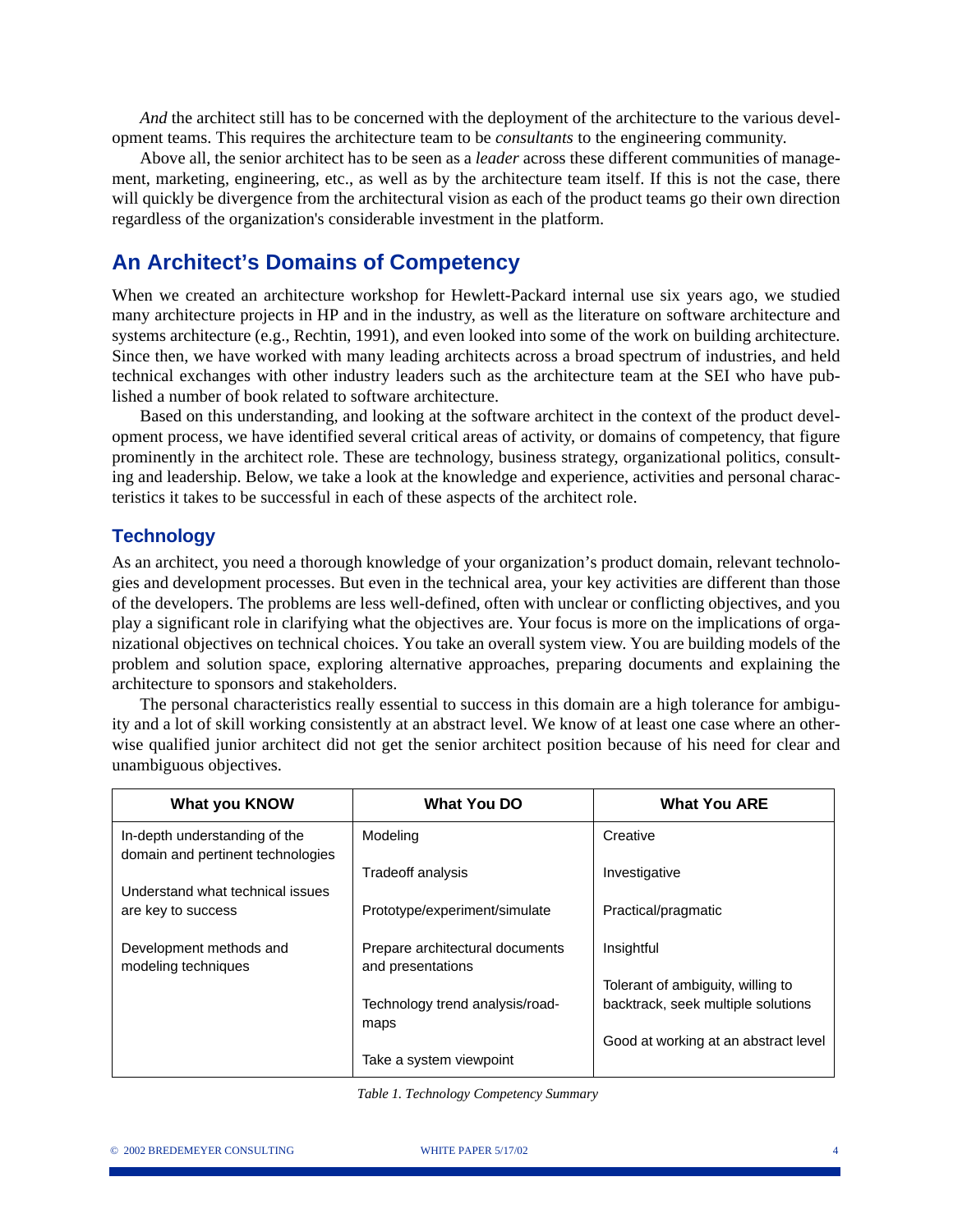Often this is the extent of how people see the architect role, and this, along with technical consulting, is in fact the primary role of a junior architect. But as a senior architect you also need to be an effective strategist.

If the junior architect is primarily a technologist, the senior architect is primarily a strategist, contributing to the business strategy and having primary responsibility for defining the technical strategy.

#### **Business Strategy**

To succeed in this aspect of the architect role, you need a solid understanding of your organization's business strategy and the rationale behind it, as well as your company or division's business practices, planning cycles, and decision making processes. You have a good understanding of the business context of your organization. You understand your competitors, their products, strategies and product generation processes. You are familiar with the key factors in the business environment that affect your organization's success, and you are able to distill all these business factors into architectural requirements and architectural choices. But the overriding characteristic that fuels your success in this domain is that of an entrepreneurial visionary who can translate well between the business and technical domains.

| <b>What you KNOW</b>                                       | <b>What You DO</b>                                                                   | <b>What You ARE</b> |
|------------------------------------------------------------|--------------------------------------------------------------------------------------|---------------------|
| Your organization's business strat-<br>egy and rationale   | Influence business strategy                                                          | Visionary           |
|                                                            | Translate business strategy into                                                     | Entrepreneurial     |
| Your competition (products, strate-<br>gies and processes) | technical vision and strategy                                                        |                     |
|                                                            | Understand customer and market                                                       |                     |
| Your company's business practices                          | trends                                                                               |                     |
|                                                            | Capture customer, organizational<br>and business requirements on the<br>architecture |                     |

*Table 2. Strategy Competency Summary*

As a skilled technologist you create good architecture. As a skilled strategist, you create the right architecture for your organization. The next three domains of competency are more about getting the architecture realized. The first is about gaining support for the architecture among the management community. Rob Seliger, the principal architect for the Concert Architecture (Seliger, 1997) for medical information systems said, the single thing architects most need to learn is how to sell, sell, sell.

#### **Organizational Politics**

Architectures almost always have many and diverse stakeholders, and are ultimately meant to be used by many developers. Often they are used across divisions and by developers in other companies. To gain and maintain the sponsorship of your management and the enthusiastic support of other key influencers, you will need to do a good deal of influencing yourself.

You really need to understand both the business and personal objectives of key players, and get them personally committed to the success of the architecture. This means listening, networking, articulating and selling a vision, and doing all this continuously over the life of the project.

The people doing this well are extremely articulate and confident. They are resilient and driven, and they are sensitive to where the real power is and how it flows. They look for and see the organization behind the organization, and they use this insight to build and maintain support for their projects.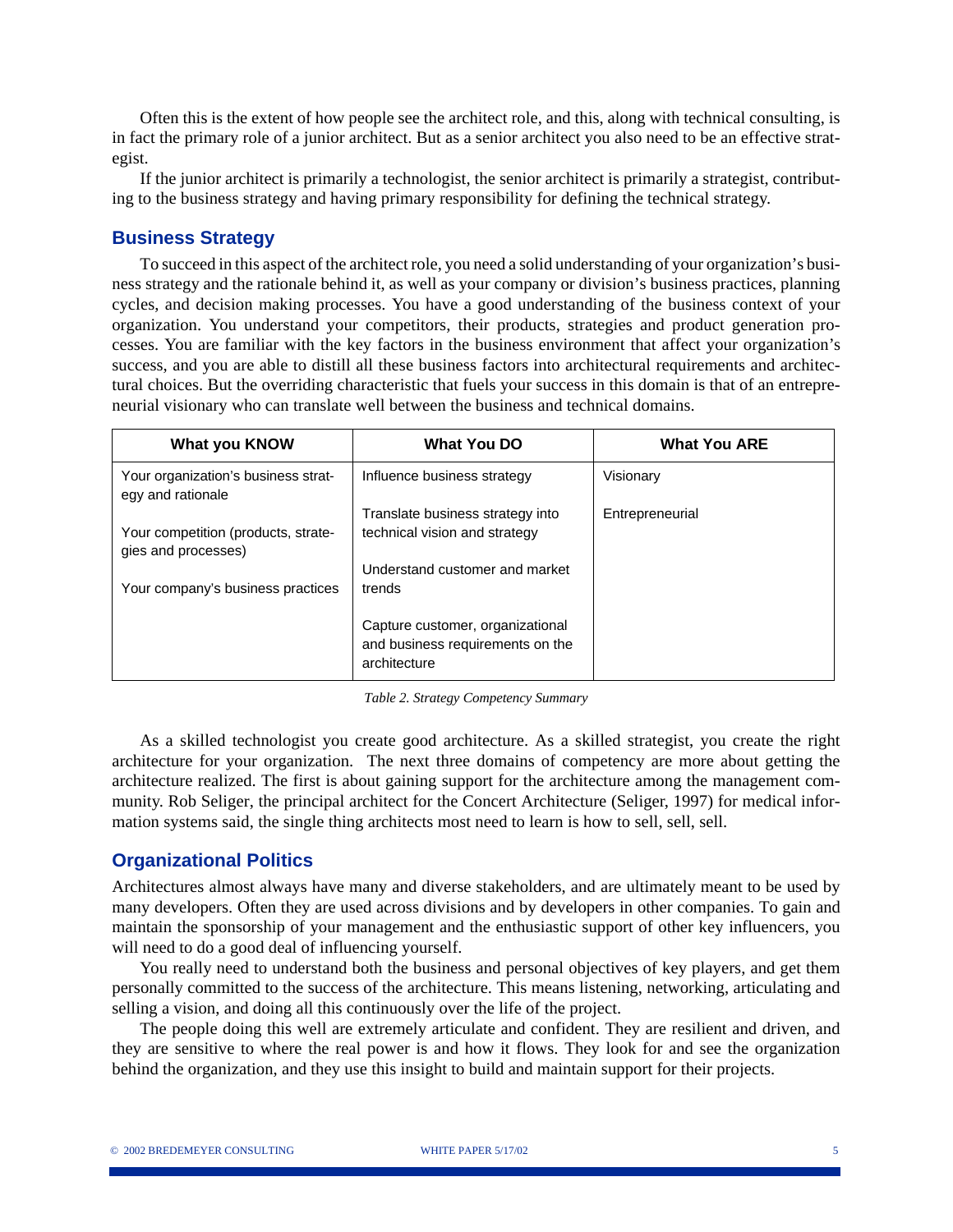| <b>What you KNOW</b>                           | <b>What You DO</b>                                              | <b>What You ARE</b>                                                      |  |
|------------------------------------------------|-----------------------------------------------------------------|--------------------------------------------------------------------------|--|
| Who the key players are in the<br>organization | Communicate, communicate, com-<br>municate!                     | Able to see from and sell to multiple<br>viewpoints                      |  |
| What they want, both business and<br>personal  | Listen, network, influence                                      | Confident and articulate                                                 |  |
|                                                | Sell the vision, keep the vision alive                          | Ambitious and driven                                                     |  |
|                                                | Take and retake the pulse of all<br>critical influencers of the | Patient and not                                                          |  |
|                                                | architecture project                                            | Resilient                                                                |  |
|                                                |                                                                 | Sensitive to where the power is and<br>how it flows in your organization |  |

*Table 3. Organizational Politics Competency Summary*

This domain of competency generates the organizational support to get the architecture created. The next one supports getting it deployed into use.

## **Consulting**

The actual users of architecture are development teams creating products or components, and their goal is not to make your architecture successful, but rather to satisfy their specific functionality, schedule and quality requirements. While using the architecture may be the best overall approach for the organization, this is often not apparent to product teams. Consequently, your task as an architect includes recognizing first that developers are a primary customer, and that the architecture must provide value to them in generating good products. Second, you need to enable product teams to quickly understand and effectively use the architecture. You are functioning here more as a mentor and teacher, preparing and making presentations, consulting to individuals and teams, and also mentoring junior architects.

What really contributes to your success here is to be truly committed to others' success and to have a good understanding of change management and how groups adopt new processes.

| <b>What you KNOW</b>   | What You DO                                                                                                                                                                | <b>What You ARE</b>                                                                               |
|------------------------|----------------------------------------------------------------------------------------------------------------------------------------------------------------------------|---------------------------------------------------------------------------------------------------|
| Elicitation techniques | Build "trusted advisor" relationships                                                                                                                                      | Committed to others' success                                                                      |
| Consulting frameworks  | Understand what the developers<br>want and need from the architecture<br>Help developers see the value of<br>the architecture and understand<br>how to use it successfully | Empathetic, approachable<br>An effective change agent, process<br>savvy<br>A good mentor, teacher |
|                        | Mentor junior architects                                                                                                                                                   |                                                                                                   |

*Table 4. Consulting Competency Summary*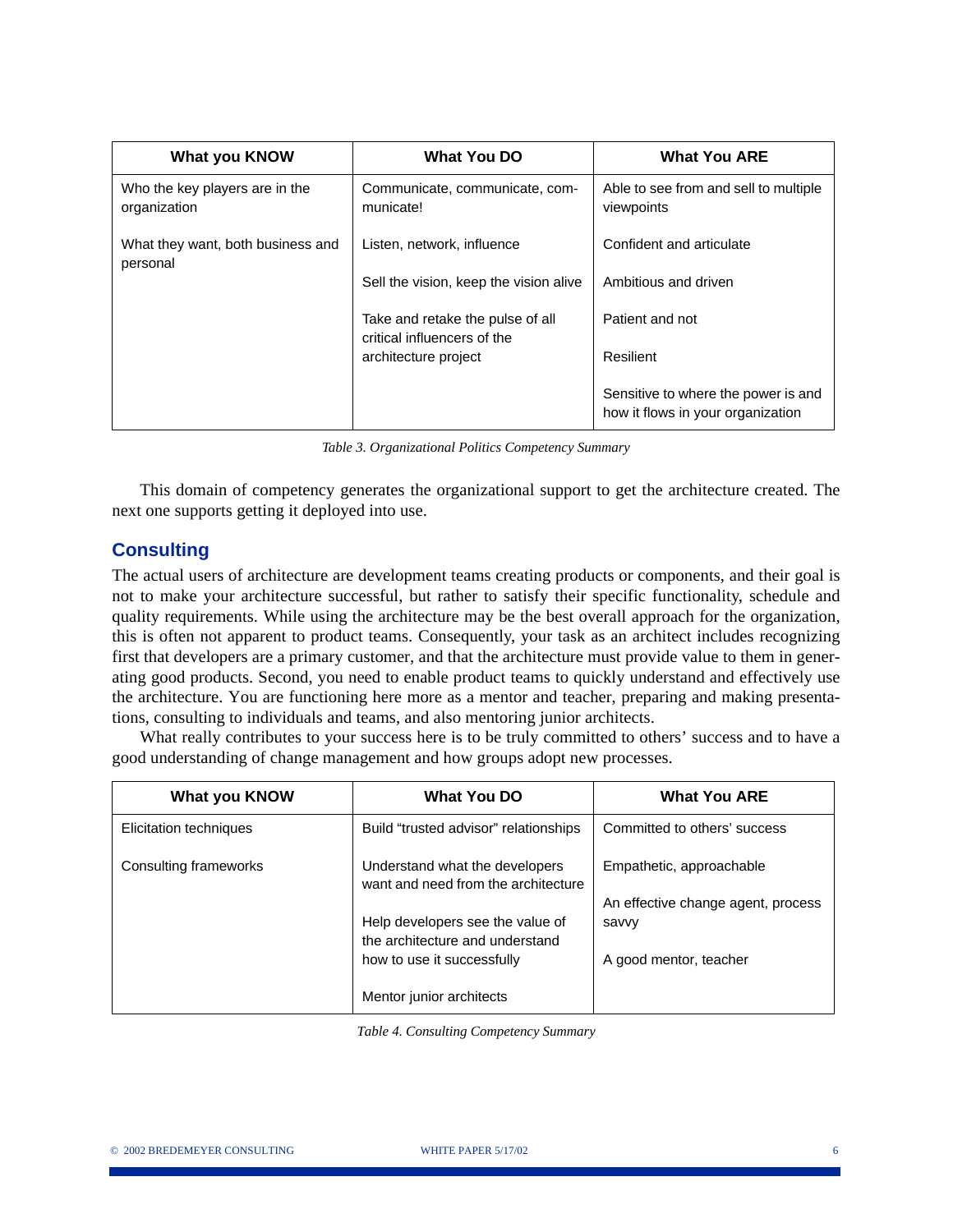So now we have a good architecture. It is the right architecture for the organization. It has got sufficient organizational support to actually get created. And it has been effectively deployed to the developer community. It's a wrap! Well, not quite!

#### **Leadership**

The domain of competency which organizes all the others and gives them dynamic force, is leadership. An architecture team without leadership goes nowhere. It thrashes and diverges. We've seen this too many times. A leader is required to infuse the team with a common vision, and to motivate the core team and associated teams to do their best work.

This requires dedication and passion, and a strong belief that you can lead the effort. You must see yourself, and others must see you, as a credible leader.

| <b>What you KNOW</b> | What You DO               | <b>What You ARE</b>                                                        |  |
|----------------------|---------------------------|----------------------------------------------------------------------------|--|
| Yourself             | Set team context (vision) | You and others see you as a leader                                         |  |
|                      | Make decision (stick)     | Charismatic and credible                                                   |  |
|                      | Build teams               | You believe it can and should be<br>done, and that you can lead the        |  |
|                      | Motivate                  | effort                                                                     |  |
|                      |                           | You are committed, dedicated, pas-<br>sionate                              |  |
|                      |                           | You see the entire effort in a<br>broader business and personal<br>context |  |

*Table 5. Leadership Competency Summary*

The diagram below shows that while technology and business strategy skills form a foundation for you as an architect, the real challenges (and ones that are not always acknowledged) as those in organizational politics, consulting and leadership. Also, as you become more senior in this role, it is less about what you know and more and more about who you are--your personal characteristics.

|                                   | What you<br><b>KNOW</b> | What you<br>DC | What you<br><b>ARE</b> |
|-----------------------------------|-------------------------|----------------|------------------------|
| Leadership                        |                         |                |                        |
| Consulting                        |                         |                |                        |
| Organizational<br><b>Politics</b> |                         |                |                        |
| <b>Business</b>                   |                         |                |                        |
| Strategy                          |                         |                |                        |
| Technology                        |                         |                |                        |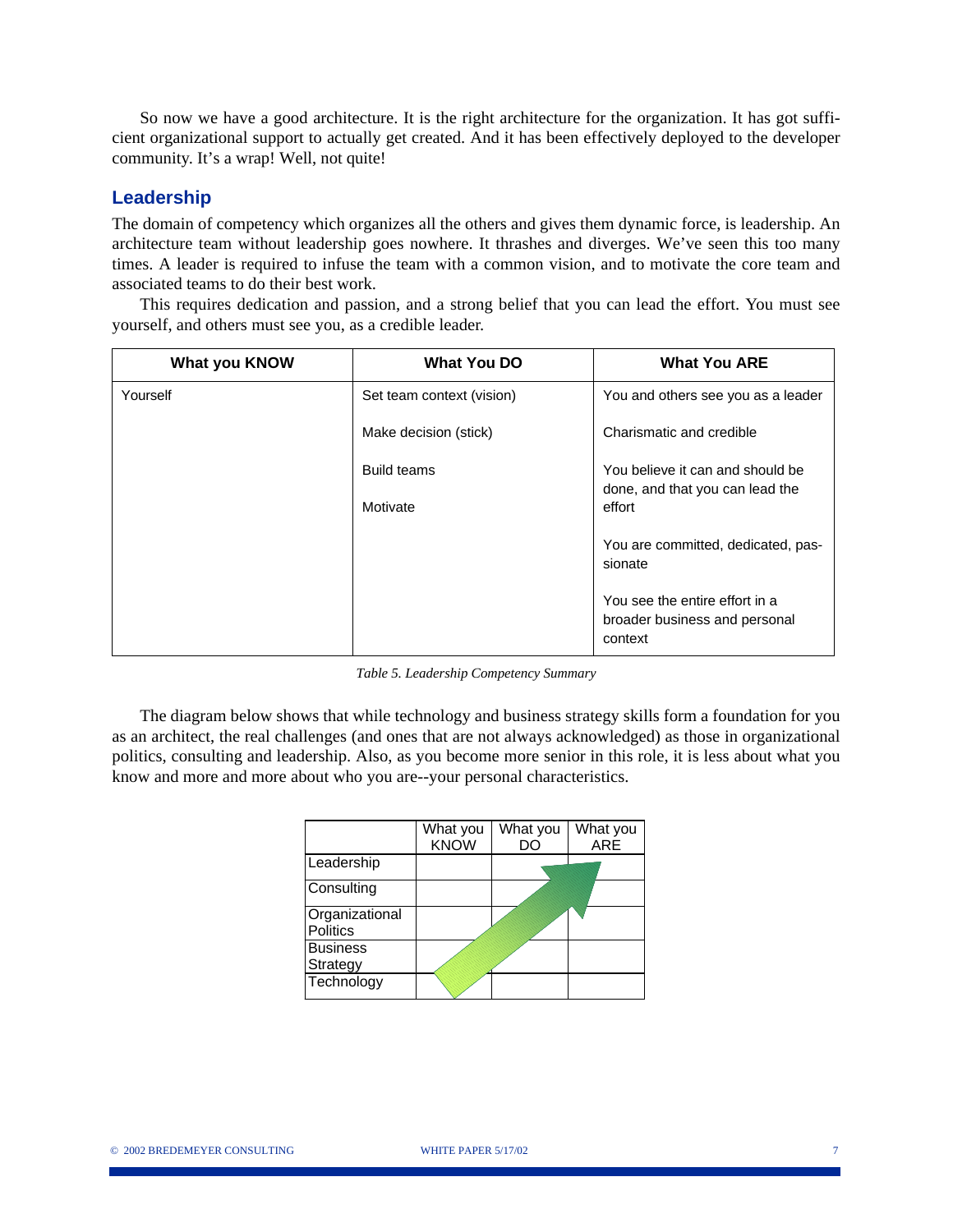#### **Conclusion**

As we have seen, the architect role is very challenging. A lot of what this role is about is not technical, so if this is what you enjoy doing—great! If not, you may not want the role of senior architect.

Before choosing the role, you should also be aware that there are other risks that you should consider. You will have more responsibility without corresponding authority and control, you will encounter a lot of resistance and disappointments—we have seen many an architecture project canceled along the way. And from every angle you will encounter others that believe they have a better idea.

However, if the challenges inherent in architecting are the kind that appeal to you, then the role has great rewards. These include a focus on interesting and complex problems, the opportunity to advance very high in the organization with a continued focus on technical rather than personnel and fiscal issues, and the opportunity to make an enormous difference to the company.

Success in the architect role depends on skills and characteristics not typically emphasized in university curricula or the on-the-job training. To help you delve further into the various facets of the software architecture discipline, we host the *Resources for Software Architects* web site (http://www.bredmeyer.com). The site collects together a variety of resources for software architects. We also encourage you to participate in the *Action Guides for the Software Architect Workshop* at the OOPSLA 2000 conference (see http://www.bredemeyer.com/RoleWorkshop.htm) that we are facilitating with Bill Branson of Frank-Russell Company. You may also be interested in our Role of the Architect workshop (http://www.bredemeyer.com/role\_of\_architect\_workshop\_overview.htm).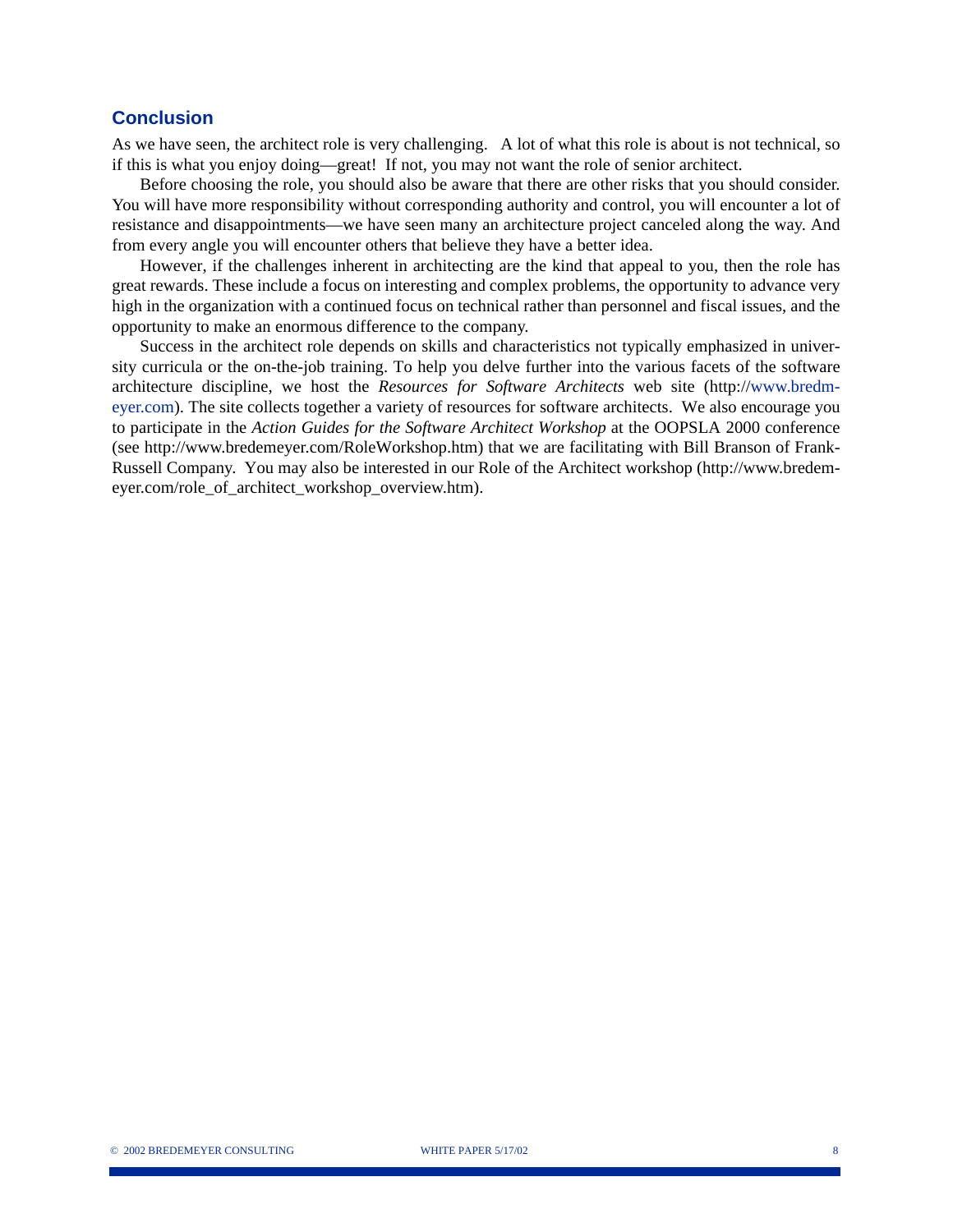#### **References**

- Bredemeyer, Dana, "James Madison and the Role of the Architect" available on http://www.bredemeyer.com/ papers.htm, June 1999.
- Lewis, R., *Architect? A Candid Guide to the Profession*. MIT Press, 1998. (*Note: This book is about the building architect profession.)*
- Rechtin, E. *Systems Architecting: Creating and Building Complex Systems*. Prentice-Hall, 1991.

Seliger, R. "An Approach to Architecting Enterprise Solutions". *HP Journal*, Feb 1997